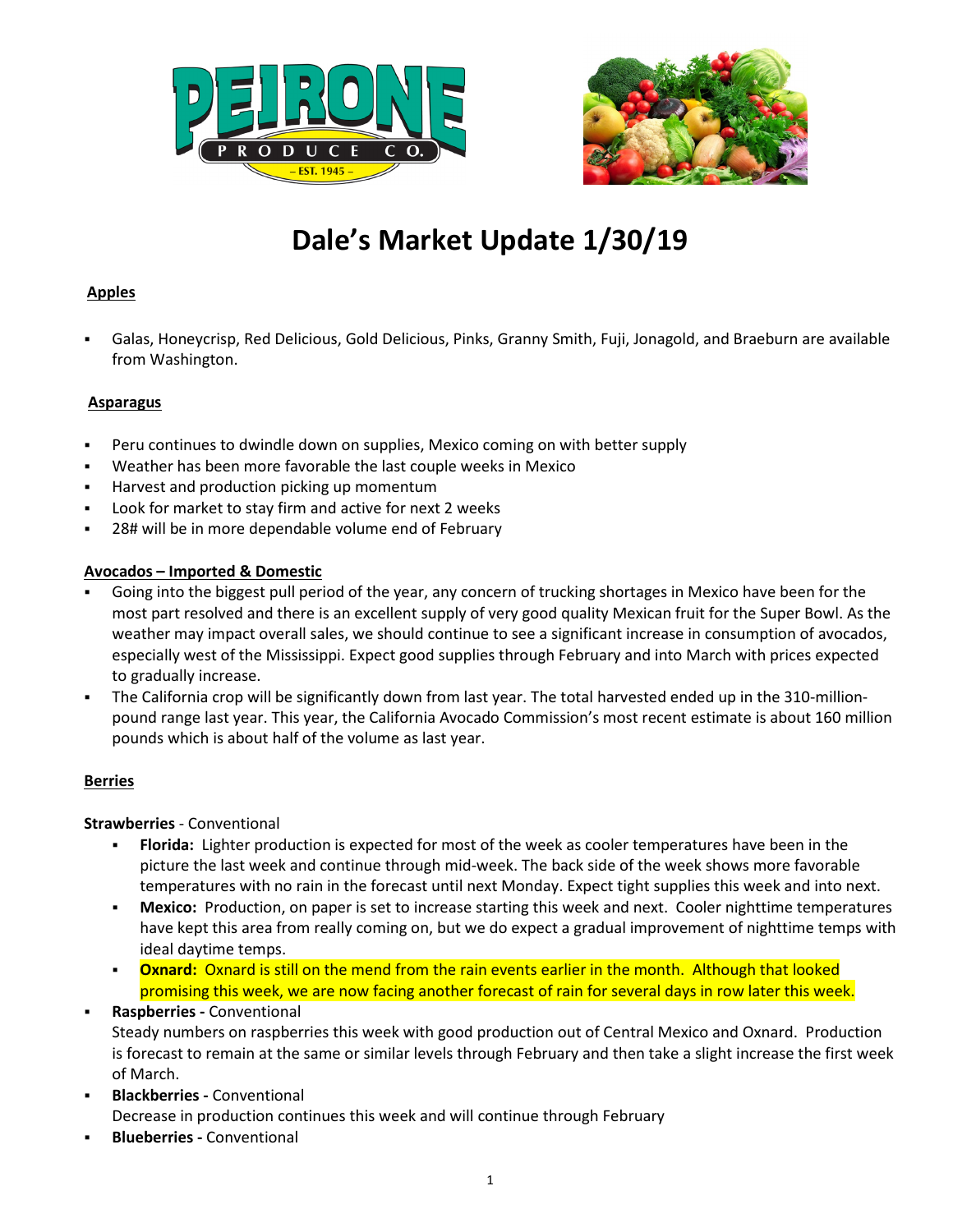



Steady production this week. Offshore arrivals look to remain steady this week and next and then start to decrease week over week.

### **Broccoli**

 Good supplies next 2 weeks. Recent favorable has improved production and quality. Crown sizing has improved considerably.

### **Cauliflower**

 Heavy flush this/next week has market bottomed out for the short term. After flush passes market will quickly strengthen. Market will continue to fluctuate and have strong volatility as temperatures during the winter months change quickly and dramatically.

### **Celery**

 Well below normal production continues through next month. Reduced planted acreage and lower yields due to weather and quality, will keep supplies tight and market elevated well above normal.

### **California Citrus– Domestic**

Good supplies as we begin to emerge from the rain the last few weeks. In looking at long term forecast we expect rain at the end of the week and through the weekend. We will be back into a rain market.

- **Navels:** Fruit size is running on the small side 88/113, we are seeing large fruit tighten.
- **Mandarins: Sumo's have started.**
- **Lemons:** Fruit is coming from D1, D2 and D3, overall fruit is small with 75ct fancy being a deal on the carton but not at a piece cost. Overall there is a good crop and most shippers are size picking to hold up the small fruit market
- **Organic Oranges**: we have good supplies of organic navels. Fruit quality is strong
- **Organic Lemons:** good volume and supplies
- **Organic Mandarin**: We are packing Murcotts and the fruit is very nice.

### **Cucumbers**

- Supplies coming from Mexico are picking up taking some of the pressure off importers in FL.
- Markets are remaining steady.
- Quality is good with all importers, inventories have been kept fresh and moderate temperatures in Honduras are producing good color on the fruit

### **Grapes**

We are all starting to see what the impact of the grape shortage has done to the markets and to our temperaments. We are doing everything in our power to make sure all of our members are getting fruit. This shortage, at some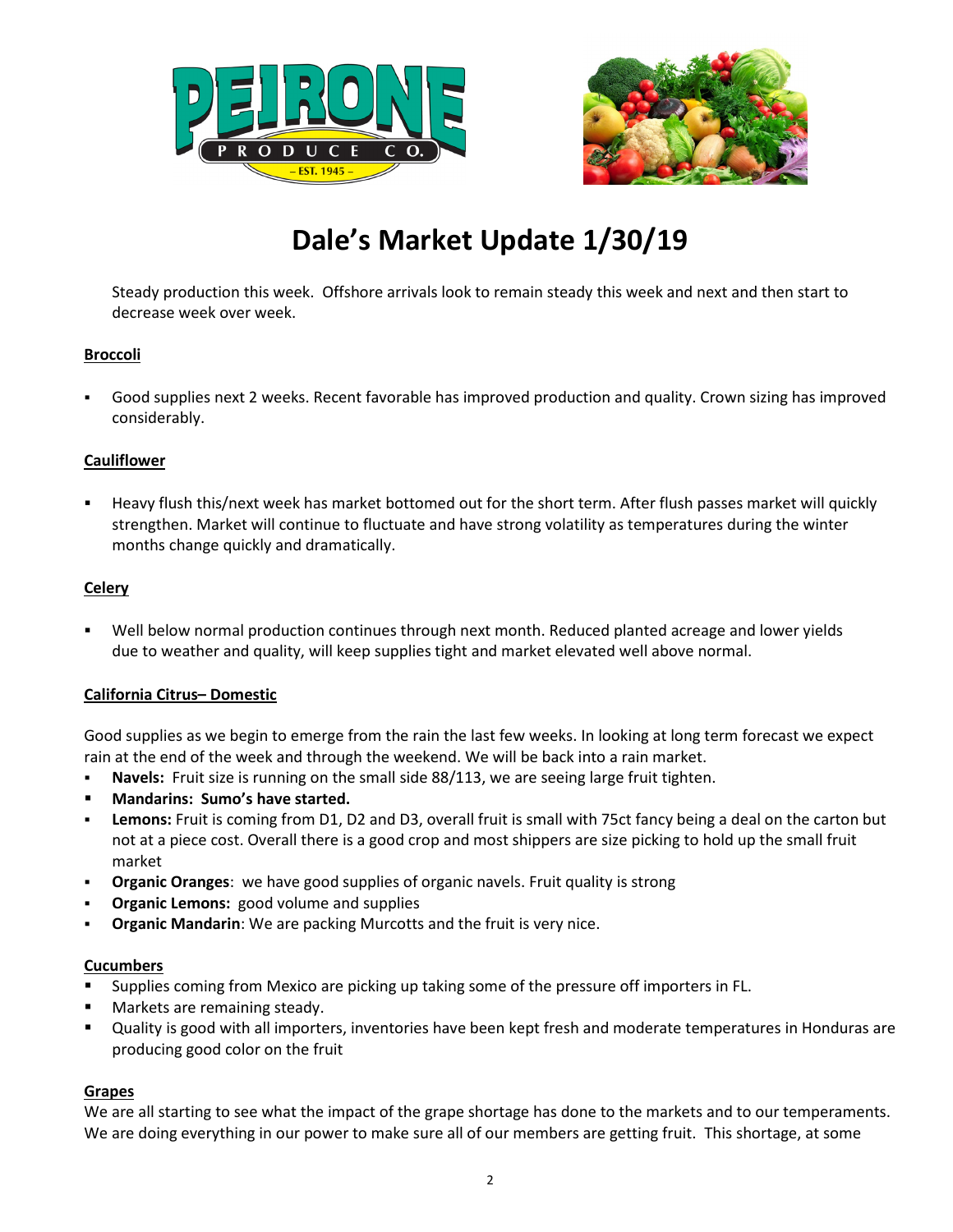



point, will start to diminish and we will get back to a more normal situation. Look to be in this situation for another 10 – 14 days with each day getting a little better.

**Green grapes:** are still the biggest culprit of the shortage. Peru in the southern region is also delayed two weeks as they are fighting color and on both red and green grapes. Chile has pulled out over 2 million boxes in the north in lieu of newer, better varieties that are producing bigger sizes. That has basically eliminated the bottom of the market from going into the abyss. As we look to arrival schedules, the fruit is just not coming in waves. Chilean vessels are arriving about once every 8 days or so and the containers from Peru are trickling in at best. **Red grapes:** will soon follow suit as they have been the last varieties to go short. Some of that is due to California still covering some red business. As we get deeper into January, that will end and demand will rise on reds. We have already started to witness that this week. Another factor has been lower price commitments. At the beginning of the year several importers went out in advance at very aggressive prices. In an effort to cover and honor those commitments, the spot market was driven higher. On top of that, a few much larger retailers have reevaluated their season pricing and raised those levels adding further fuel to the fire.

### **Green Beans**

Bean production has been delayed due to rains, but this shouldn't affect supply too badly.

### **Green Bell**

- Bell peppers are very tight due to wet weather.
- The effects of the storm that passed through the region just before the New Year are showing up now in reduced fields and on top of that the very wet weather/cold temperatures have delayed a lot of the harvest for the past week.
- Quality is still holding up, but size is trending smaller with very few jumbo and XL size being packed.
- Supply should be tight for a few weeks

### **Leafy Lettuce (green, red, romaine)**

 Good production next few weeks. Demand fairly good on green and red but still below normal demand on romaine. Previous cold weather continues to show its residual impact on quality which is epidermal peel! Although growers are removing additional leaves to minimize the defect, expect to see light blistering and epidermal peel on outer leaves. This will appear as brown discoloration (10-15%) several days following and by arrival.

#### **Iceberg Lettuce**

 Recent favorable weather has enhanced production. Seeing slightly above weekly production numbers this/next week. Market very soft while production remains above normal. Previous cold weather continues to show its residual impact on quality which is epidermal peel! Although growers are removing additional leaves to minimize the defect, expect to see light blistering and epidermal peel on outer leaves. This will appear as brown discoloration (10-15%) several days following and by arrival.